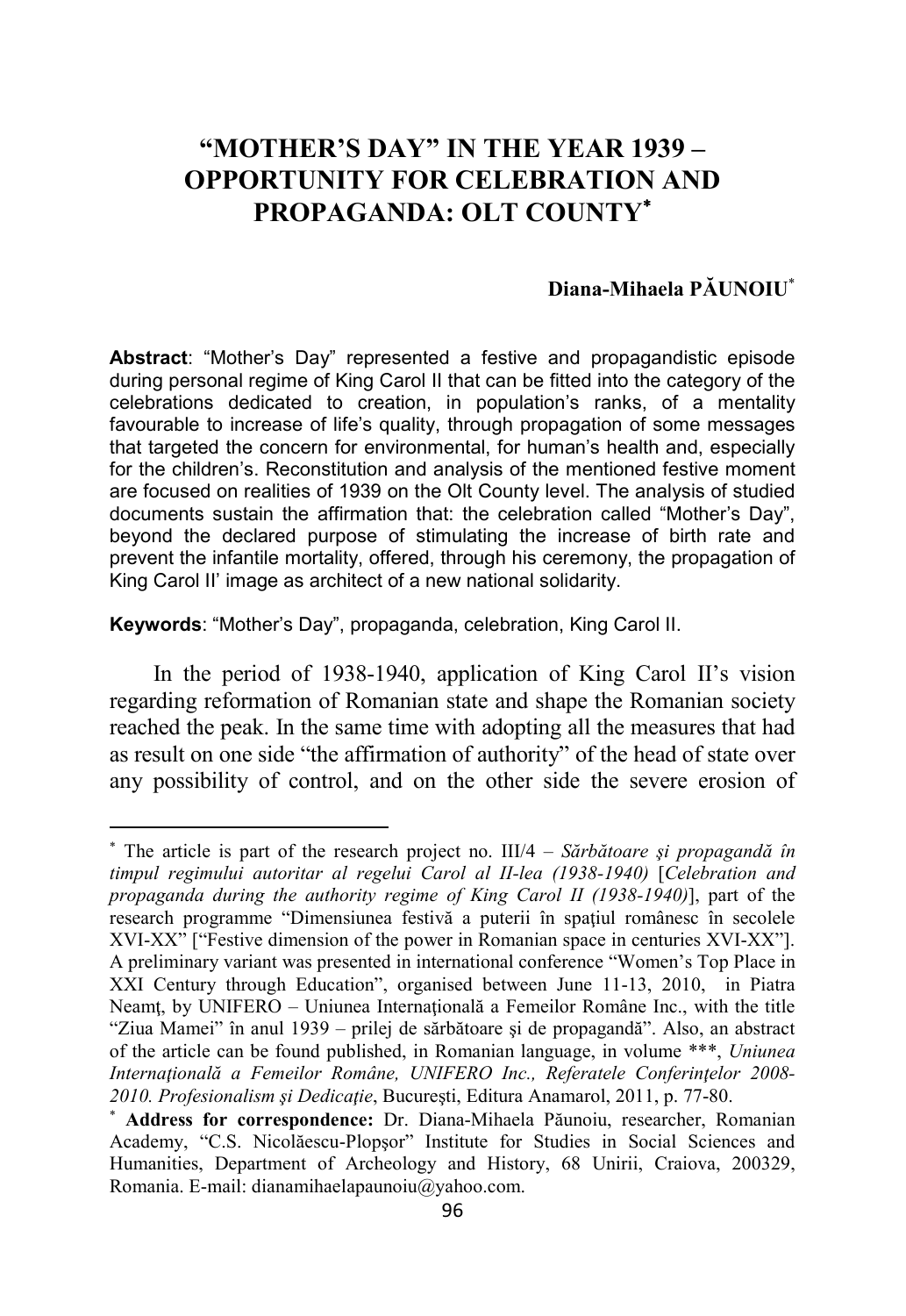democratic structure, a powerful propaganda machinery<sup>1</sup> was set up, with the purpose of masking the real situation in Romania in those times.

The celebrations played an important role in the popularisation mechanism of carlist's ideology. These events have been organized by the carlist regime's supporters after an well established pattern, pattern in witch King Carol II was the centre of the celebration. The public officials had speeches – pleads reserved in the favour of reformatting opera of the king, and the participants, picked from the "favourable" elements, give the image of a happy nation.

The Romanian youth, considered to be one of the key elements in "the new" society planed by the promoters of the carlist regime<sup>2</sup>, was implicated in the organisation of different celebrations in the studied period. *Straja Țării* [Country's Sentry]<sup>3</sup> had in a year programme, amongst other activities, also involvement of the youth in the organisation of 23 legal and sentry's celebrations (religious, great national holidays, Royal Family's holidays and those specific to Sentry)<sup>4</sup>.

According to "The Calendar for the year 1939-1940" of Country's Sentry, the festive moments were: January  $1 - St$ . Vasile, January  $6 - God's$ Baptize, January  $7 - St$ . John the Baptizer, January  $24 - Unification$  of the Princedoms [*Principate*] and All the Romanians, February 2 – Welcoming of the Lord, March 25 – Good News, 3 days of St. Easter, April 23 – St. Gheorghe, May 1 – Labour Day, May 10 – Nation's Day / Proclamation of Independence and Kingdom, May 21 – St. Emperors Constantine and Helen, June  $6$  – Hero's Day / Rise of the Lord (40 days after Easter), June  $8$  –

 $\overline{a}$ 

<sup>1</sup> Ioan Scurtu, *Istoria românilor în timpul celor patru regi (1866-1947)*, vol. III, *Carol al II-lea*, Bucureşti, Editura Enciclopedică, 2001, pp. 260-261, 269-270; *Istoria Românilor*, vol. VIII, *România întregită (1918-1940)*, coordinator: Ioan Scurtu, secretar: Petre Otu, Bucureşti, Editura Enciclopedică, 2003, pp. 396-397, 401-402.

<sup>2</sup> Diana-Mihaela Păunoiu, *Aspecte privind cenzura cinematografică în cadrul Ţinutului Olt (1938-1940)*, in "Analele Universității din Craiova, Seria Istorie", year XIV, no. 2 (16)/2009, Craiova, Editura Universitaria, pp. 301-308.

<sup>3</sup> *Straja Ţării* [Country's Sentry] was a state institution that had as gold "moral, national-patriotic, social and physic education for all youth of both genders", were joined all the boys with ages between 7 and 18 (inclusive) and all the girls with ages between 7 and 21 (inclusive). Other youth's organisations were forbidden in Romania. The Supreme Commander of Country's Sentry was King Carol II, "Marele Străjer al Ţării" [The Great Sentry of the Country] (Articles 1 and 16 from "Legea pentru organizarea şi funcţionarea Străjii Ţării" published in "Monitorul Oficial", year CVI, no. 292 from December 15, 1938, pp. 5942-5943).

<sup>4</sup> Straja Ţării, Direcţia Îndrumării, *Program şi Instrucţiuni. 1 Sept.(embrie) 1939 – 31 August*  1940, Vremea, 1939, no number (following, will be quoted: Straja Tării, Directia Îndrumării, *Program şi Instrucţiuni. 1 Sept.(embrie) 1939 – 31 August 1940*, ...).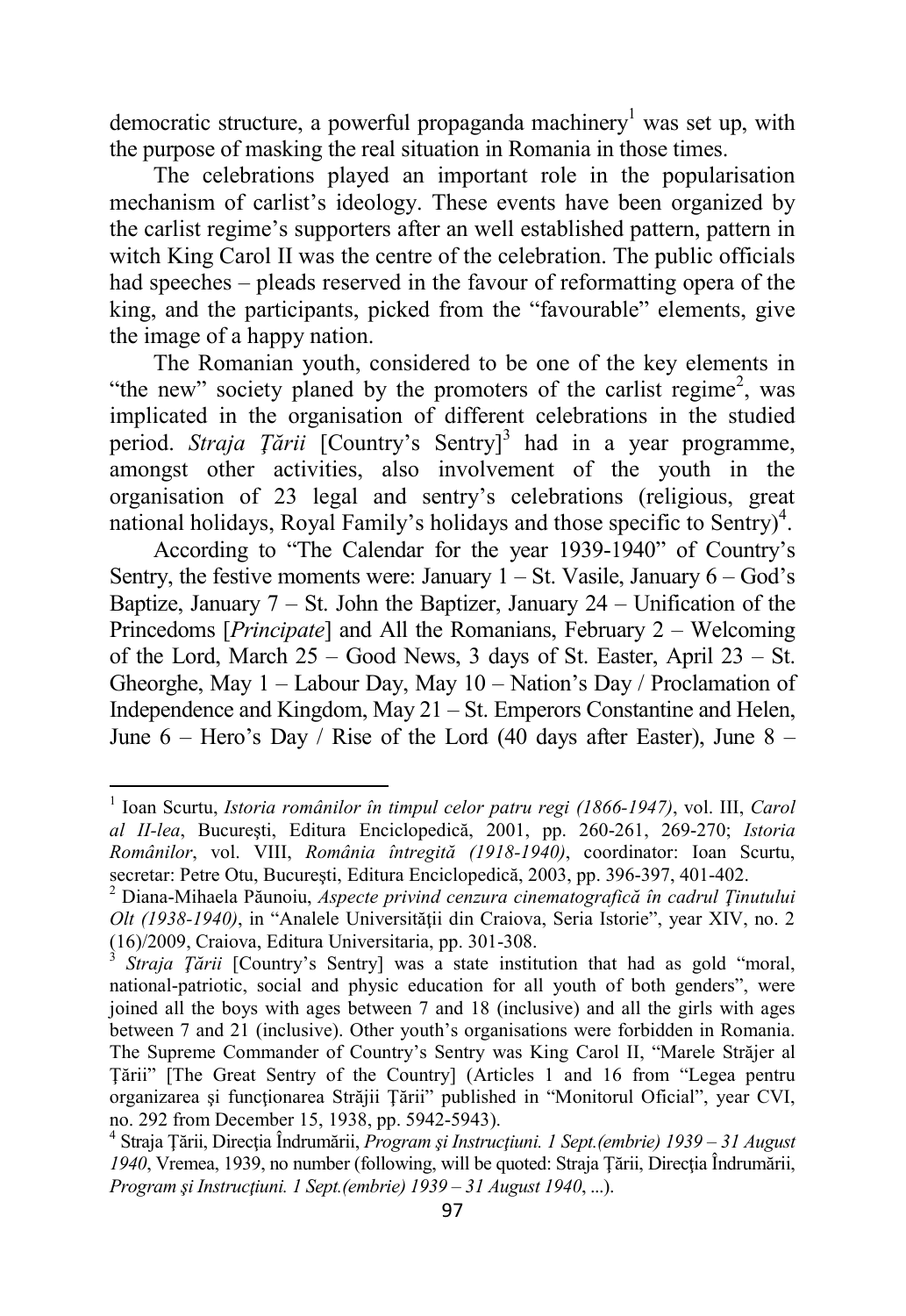Youth's Celebration, June 17 – St. Trinity (50 days after Easter, Sunday), June 29 – St. Apostles Peter and Paul, August 6 – Days of the Romanian Glory (Mărăşti, Mărăşeşti) / *Schimbarea la faţă* [Change of the Face], August 15 – Assumption of the Virgin, September 14 – The Rise of the Holy Cross, October 16 – Birthday of King Carol II, October 26 – St. Dumitru, November 8 – St. Archangels Mihail and Gavril / Birthday and name's day of Principe Mihai (The Great *Voievod* of Alba Iulia), December  $6 - \text{St. Nicolae, December 25-27} - 3 \text{ days of Christmas}^5.$ 

In the context when the official celebrations took place with the participation "of the nation" as a result of compulsoriness of everybody with a paid income from the state's budget or receiving public money (case of the youth) the legal holidays $<sup>6</sup>$  were the same with the ones of</sup> sentry.

To all of these occasional and annual celebrations added, borne from the intention and desire of authorities to make propaganda for the exact problematic situation, with the purpose to create certain mentality in the ranks of population. For these were organized either festive events only, or festive events combined with different activities. These kind of events have been organized to popularize the environmental protection ("Planting of the Trees"<sup>7</sup> , "Day of the Waters"<sup>8</sup> ), correlation of the idea of hygiene with health in population's ranks ("Hygiene Week"<sup>9</sup>), consuming of some aliments needed for normal development of children

 $\overline{a}$ 

<sup>5</sup> *Ibid.*

<sup>6</sup> *Codul General al României. Legi noui de unificare (1922-1926)*, vol. XI-XII, written and completed by C. Hamangiu, with the assistance of C. St. Stoicescu, Bucureşti, Editura Librăriei "Universala" Alcaly@Co., pp. 421-422

<sup>7</sup> Straja Ţării, Direcţia Îndrumării, *Program şi Instrucţiuni. 1 Sept.(embrie) 1939 – 31 August 1940*, ..., pp. 167-169.

<sup>&</sup>lt;sup>8</sup> "Ziua Apelor" ["Days of the Waters"] started to be celebrated, in the last day of June, 1932. The celebration had the role to produce in population's ranks ("all the citizens, small and big") a sentiment of love and cherish for "the value of Black Sea, Danube and Romanian waters" (National Archives, Dolj, fund Rezidenta Regală a Tinutului Olt, Administrative Department, files no.: 187/1940, f. 445v.; 288/1940, f. 85).

<sup>&</sup>lt;sup>9</sup> "Săptămâna Higienei" ["Hygiene Week"] was organised with the purpose of improving the environmental conditions, that influenced the health of individuals and create a mentality, in the rank of urban and rural population, favourable to apply, in every day's life, a minimum of hygienic conditions (National Archives, Vâlcea, fund Prefectura Județului Vâlcea, file no. 33/1940, f. 20; National Archives, Dolj, fund Rezidenţa Regală a Ţinutului Olt, Administrative Department, file no. 288/1940, f. 58.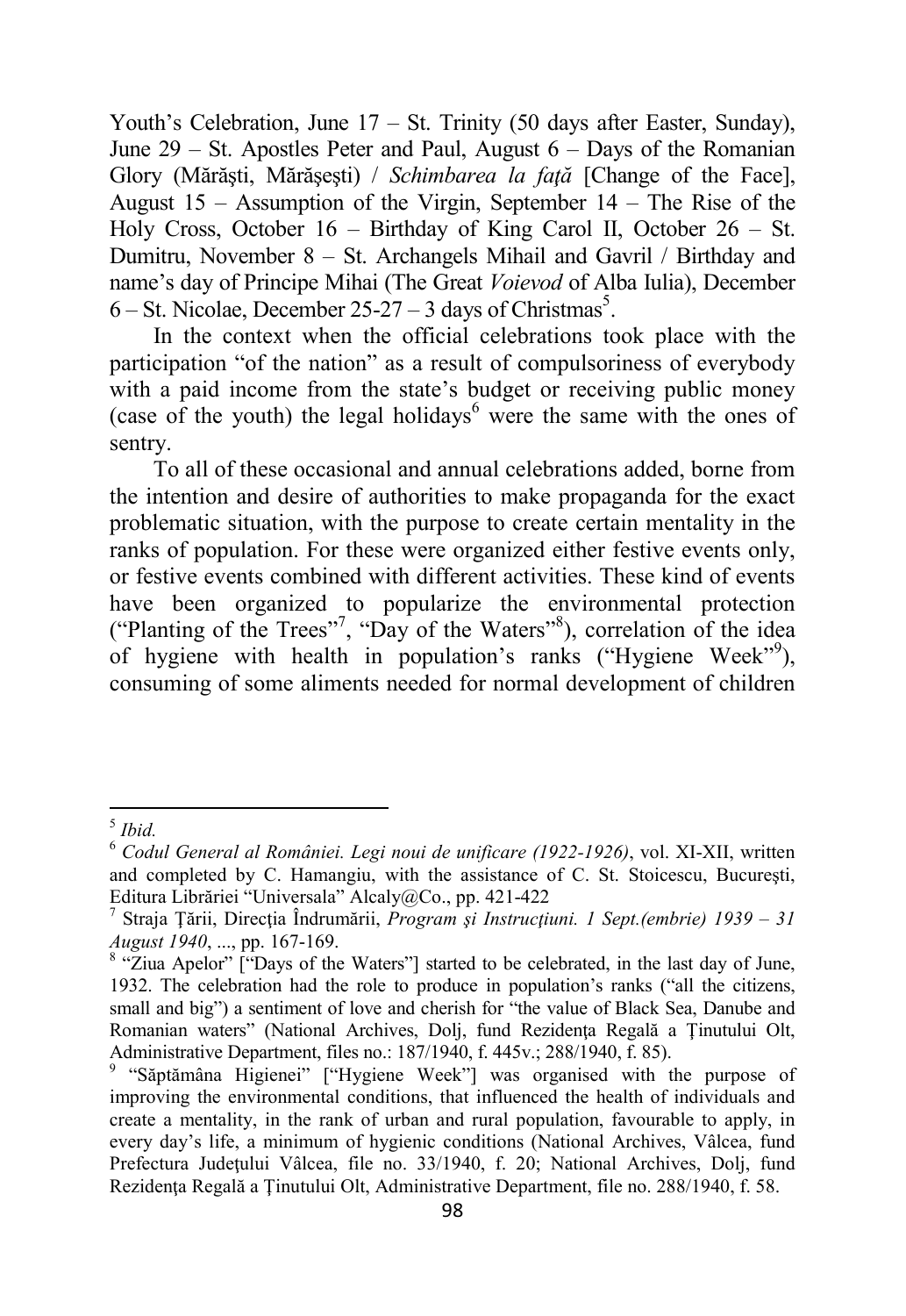("Milk Week" / "Milk Day"<sup>10</sup>) or propaganda in the favour of children's protection ("Child's Celebration"<sup>11</sup>) etc.

In this context, "Mother's Day" fits into a wider assembly of celebrations dedicated to propagation, in population's ranks, of some messages that were supposed to create a mentality that targeted the increase of life's quality, through care of the environmental, for wellbeing of the population and, especially, of the children.

In 1939, the leadership of Country's Sentry propose to organise, during celebrations of "Youth's Week" – according to documents of the time the complete name of the celebrations was "Week of the Restoration and Youth" (June 1-8) –, "Mother's Day" with the purpose of making propaganda for the increase of birth rate and prevention of infantile  $mortality$ <sup>12</sup>.

Therefore, on May 3, 1939, the Commander of Country's Sentry, Teofil Gheorghe Sidorovici, issued an address to Ministry of Internals with the objectives from the programme of this institution regarding the solving of the demographic problem. It was specified that this last issue

 $\overline{a}$ 

<sup>&</sup>lt;sup>10</sup> "Sărbătoarea laptelui" ["Milk holiday"] was celebrated, between June 12 and 19, 1938, in Bucharest under the form of "Milk Week", and in the cities that were county's residency "Milk Day". The initiative belonged to National Committee of Milk, set up in 1930, part of the National Zootechnic Institute, having over 40 members, and the president was university professor G. H. K. Constantinescu. Some of the means used by the respective committee were cultural propaganda using brochures, conferences, advices, cinema, etc. for the rational increase of cattle that can produce milk, rational, hygienic and economic food, conservation, transportation and production of milk, and also the propaganda using some annual manifestations regarding milk holiday, that celebrated in 1938 in the same time with child's day "who's health and life is strictly related with the consuming of a good milk and sufficient". ("Torta Olteană", Craiova, year IV, no. 47-48, June 26, 1938, p. 2).

<sup>&</sup>lt;sup>11</sup> The news paper from Craiova "Jurnalul" from 1937 wrote the fact that "Child Celebration" was: a celebration completely new. It will be a celebration truly unique. In this celebration will stir up a special sensation child's defilations grown and cared for by the societies of child culture, a real pride of Romanian assistance"; regarding the role of this celebration, that was organised in "Month of Bucharest", in the specified news paper was mentioned: "Is the case that great masses of Romanian public opinion to understand that the child is the guarantee of the future. The base of the country sits in the generations of children, or in the middle of these children are also the ones grown and take care of by the Societies of assistance" ("Jurnalul", Craiova, year IV, no. 808, Sunday, June 17, 1937).

<sup>&</sup>lt;sup>12</sup> To see, regarding the demographic problem from the period between wars, Keith Hitchins, *România 1866-1947*, Translation by George G. Potra and Delia Răzdolescu, Bucureşti, Editura Humanitas, 1996, pp. 360-362; and for the period 1938-1940, "Buletinul Statistic al României" – official publication of the Central Statistic Institute, director: dr. Sabin Manuilă, Bucureşti, 1938, 1939, 1940.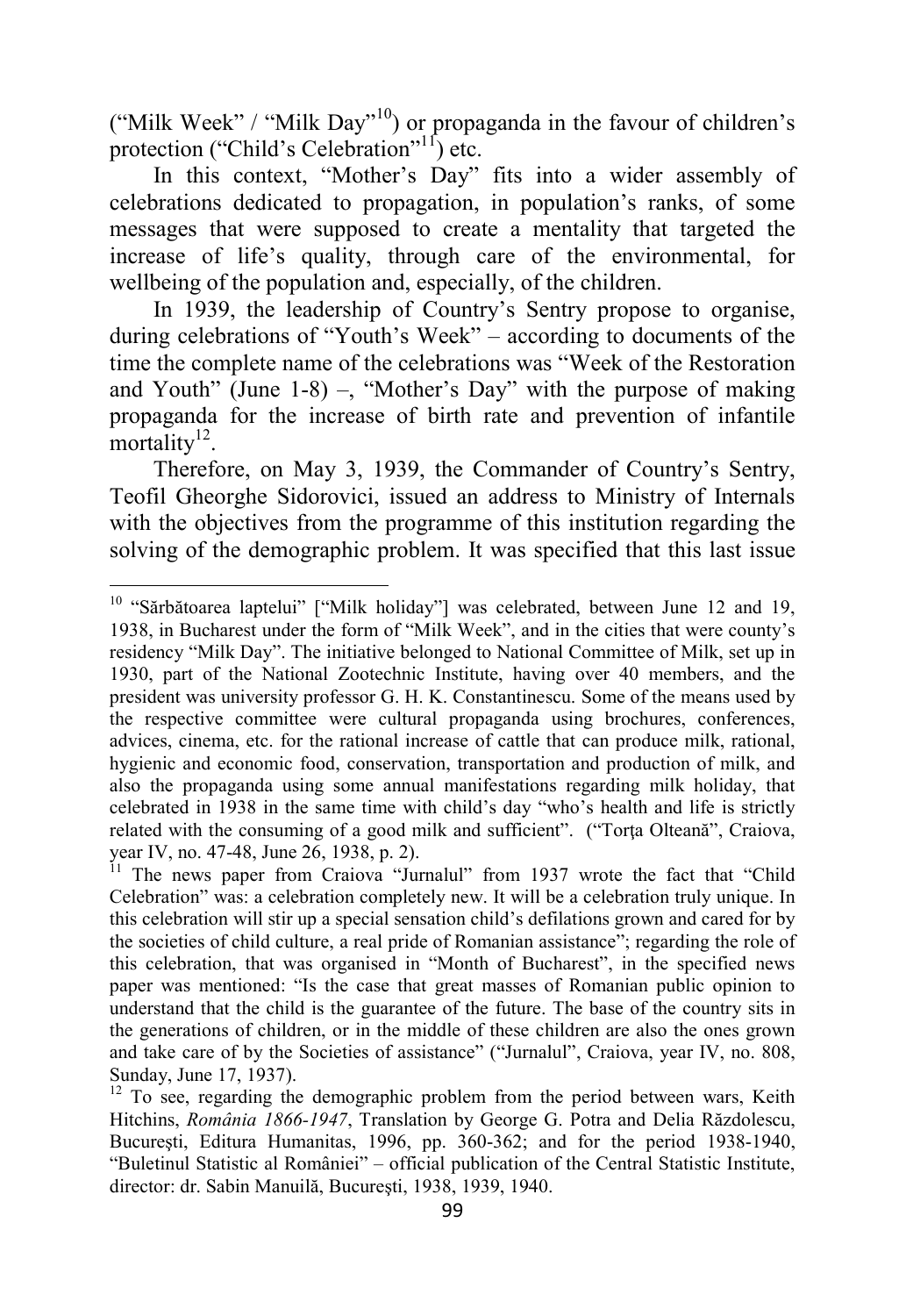was in the attention of many of the world's countries, everywhere measures being taken with regards of increasing the population and, especially, prevention of infantile mortality.

Country's Sentry having written in his programme a vast activity regarding that problem witch was "*obviously…at the beginnings (our underline)*", Teofil Gh. Sidorovici considered that, until the achievement of this great desiderate from sentry's programme", "we have to, using well though measures *to realize a stimulant, in our concern for the Nation's children (our underline)*, seeking through all means to highlight the good mothers and stimulate them to take care of the children's food and supervise their growth $^{13}$ .

Was considered that "Youth's Week" could have been the opportunity for "a feminine demonstration in the entire country: mothers with a higher number of live children should be gathered in Bucharest, where they will be celebrated by the Country's Sentry, and with this occasion prices in money and objects will be given<sup>"14</sup>.

For achievement of propaganda in favour of demographic problem, the Commander of Country's Sentry proposed a detailed program, which had three stages. First, in every *county* of the country were organized, on *May 21*, by the legions of sentries with the assistance of local authorities, celebrations dedicated to all the mothers from that county respectively that had eight living children raised in the parents house. During these celebrations three mothers from every county were chosen, and they participated to other celebrations organised in the residency cities of the Counties<sup>15</sup>.

The day proposed for these kinds of manifestations was *May 28.*  This kind of festive events had to take place under the patronage of royal residencies. With this opportunity, a mother had to be chosen from every county with the purpose of participating in the day of *June 7* at the celebration of these mothers during sentry's manifestations that took

l

<sup>&</sup>lt;sup>13</sup> National Archives, Dolj, fund Rezidența Regală a Ținutului Olt, Administrative Department, file no. 86/1939, f. 7.

<sup>14</sup> *Ibid.*, f. 8.

<sup>&</sup>lt;sup>15</sup> *Tinutul* [County] – territorial-administrative unit created through administrative law from August 14, 1938. It was ruled by a royal resident that had wide powers; was the representative of the King in a delimitated territory; have been set up 10 counties in the country. Olt County was formed from 6 smaller counties: Dolj, Gorj, Olt, Mehedinti, Romanati și Vâlcea, the residence being the city of Craiova ("Monitorul Oficial", part I, no. 187, August 14, 1938).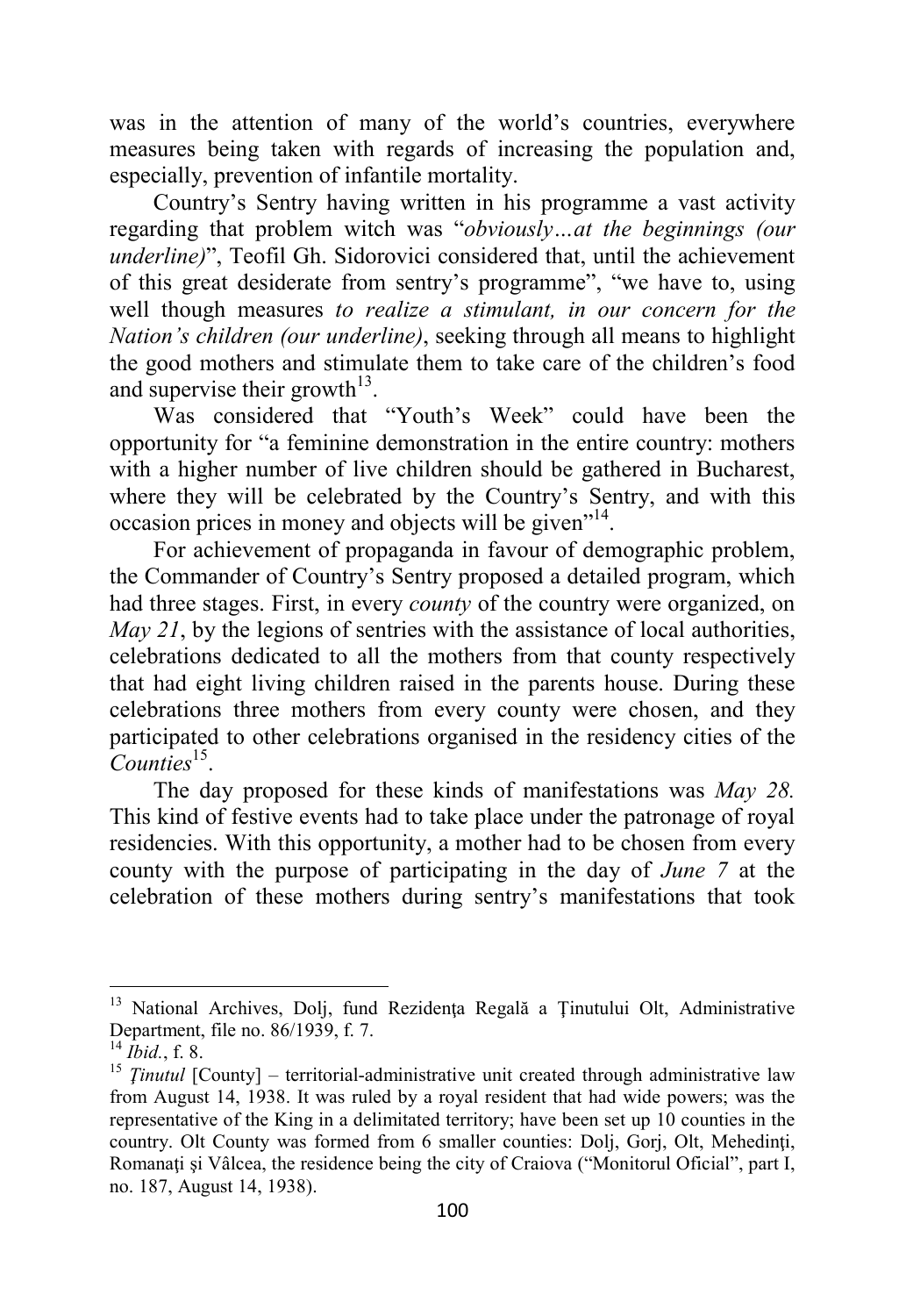place, under the patronage of King Carol II, in *Bucharest* during "Youth's Week"<sup>16</sup>.

*Celebration of mothers with eight living children raised in the parents house was considered an unique event in Romania* and for the good deployment of the event the Commander of Country's Sentry requested the support from authorities for the following matters: identification of the aimed mothers, transport and accommodation for them in residency cities of Counties, and also prices in money and object to the most "deserving mothers"<sup>17</sup>.

Considering the proposals done by the Commander of Country's Sentry, The Ministry of Internals has send on May 9, 1939, to the royal residency of Olt County, Dinu Simian, a document informing him about the purpose for organisation of the celebration called "Mother's Day" and ask of him to give dispositions to administrative and police authorities under his command to achieve, with the possibilities, the project proposed by the Country's Sentry. Was also specified that, the *manifestations dedicated to"Mother's Day" had to receive a special fast*<sup>18</sup> .

In his turn, the royal resident fulfil the requests mentioned above, giving orders on May 17, 1939, to prefects, mayors of cities that were county residence, police and gendarme inspectorates to take necessary measures to materialize the project started by Country's Sentry<sup>19</sup>.

At the same date, the head of Financial Service notified the royal resident that the amount of 290.000 lei, in Olt County's budget for county's sentry legions, were destined for summer camps and colonies, destination that coordinating Commander in the county wanted to keep. Therefore, the financial solution for the prices was the utilisation of some founds specified in the budget at the chapter "Child's Assistance". In these conditions, the prices for poor mothers could only be given as clothes for the children<sup>20</sup>.

Therefore, the prices that had to be given on "Mother's Day" were symbolic and do not represented a long term solution for the problems that families with many children had. That is way, can be appreciated that the celebration had, mainly, an accentuated propagandistic side.

 $\overline{\phantom{0}}$ 

<sup>&</sup>lt;sup>16</sup> National Archives, Dolj, fund Rezidența Regală a Ținutului Olt, Administrative Department, file no. 86/1939, f. 8.

<sup>17</sup> *Ibid.*, f. 9.

<sup>18</sup> *Ibid.*, f. 4-4v.

<sup>19</sup> *Ibid.*, f. 5

<sup>20</sup> *Ibid*., file no. 72/1939, f. 4v.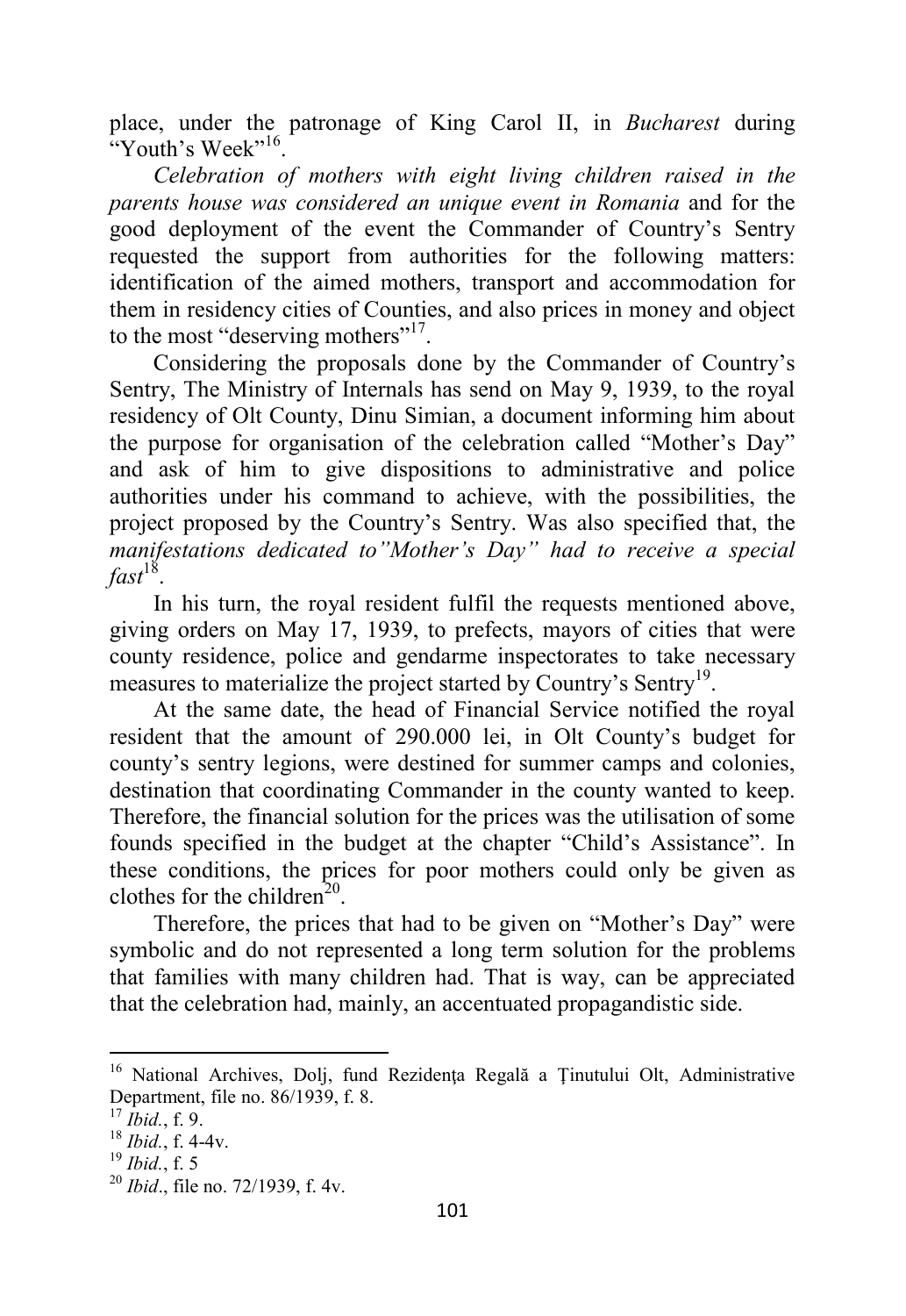At Olt County level, "Mother's Day" was organised on June 5, 1939, in the Theatre Hall of "Carol I" College from Craiova, hall placed at their disposal for free by the school's authorities<sup>21</sup>. Invitations for the officials from the city have been given by the director of the host college, who was appointed for that on May 31, 1939, by the Commander of Olt County Sentries.

At the same date, the college Director was asked "to allow that a delegation of sentries, equipped prefects, accompanied by a commander, to be the guard of honour at the entry in the theatre. On the stairs going to the lodges, on right and left, the guards will be the sentries from El[ena] Cuza High school"<sup>22</sup>.

The programme for this celebration<sup>23</sup> (See the Annex) shows that, although most of the time the event had literal and artistic moments dedicated to Mother, the moments reserved to glorify the king Carol II did not miss. Therefore, aster singing the Royal Hymn (compulsory on every celebration), Quotation [*Deviza*] and Creed [*Crezul*] were spoken *"out loud, rare, outright and accentuating the words in such a way, that every time will produce powerful effects (our underline)"* 24 .

The sentry's *Deviza* was the following: "Faith and work for the Country and King!" and the *Crezul* had the following content:

I believe in God and the church of my forefathers.

*I believe in the Country's King, the Great Sentry [and] the ruler of Romanian people's destinies (our underline)*.

I believe in work and sacrifice, devoting my entire being for the elevation and prosperity of the Country.

I believe in Country's Sentry, the guarantee for the unity of Romanian people, boundaries and soul health<sup>25</sup>.

Also the speech given by the Coordinating Commander of the Sentries from Olt County

*had to produce a powerful educative impression (…).* 

*This word will have a national, moral, social content, being achieved either by short suggestive stories (without drawing explicitly conclusions and learning,* 

<sup>25</sup> *Ibid.*.

 $\overline{\phantom{0}}$ 

 $21$  Idem, fund Carol I High School, file no.  $7/1939-1939$ , f. 349.

<sup>22</sup> *Ibid.*, f. 350.

<sup>23</sup> *Ibid.*, f. 349v.

<sup>&</sup>lt;sup>24</sup> Straja Țării, Direcția Îndrumării, *Program și Instrucțiuni. 1 Sept.(embrie) 1939 – 31 August 1940*, ..., p. 10.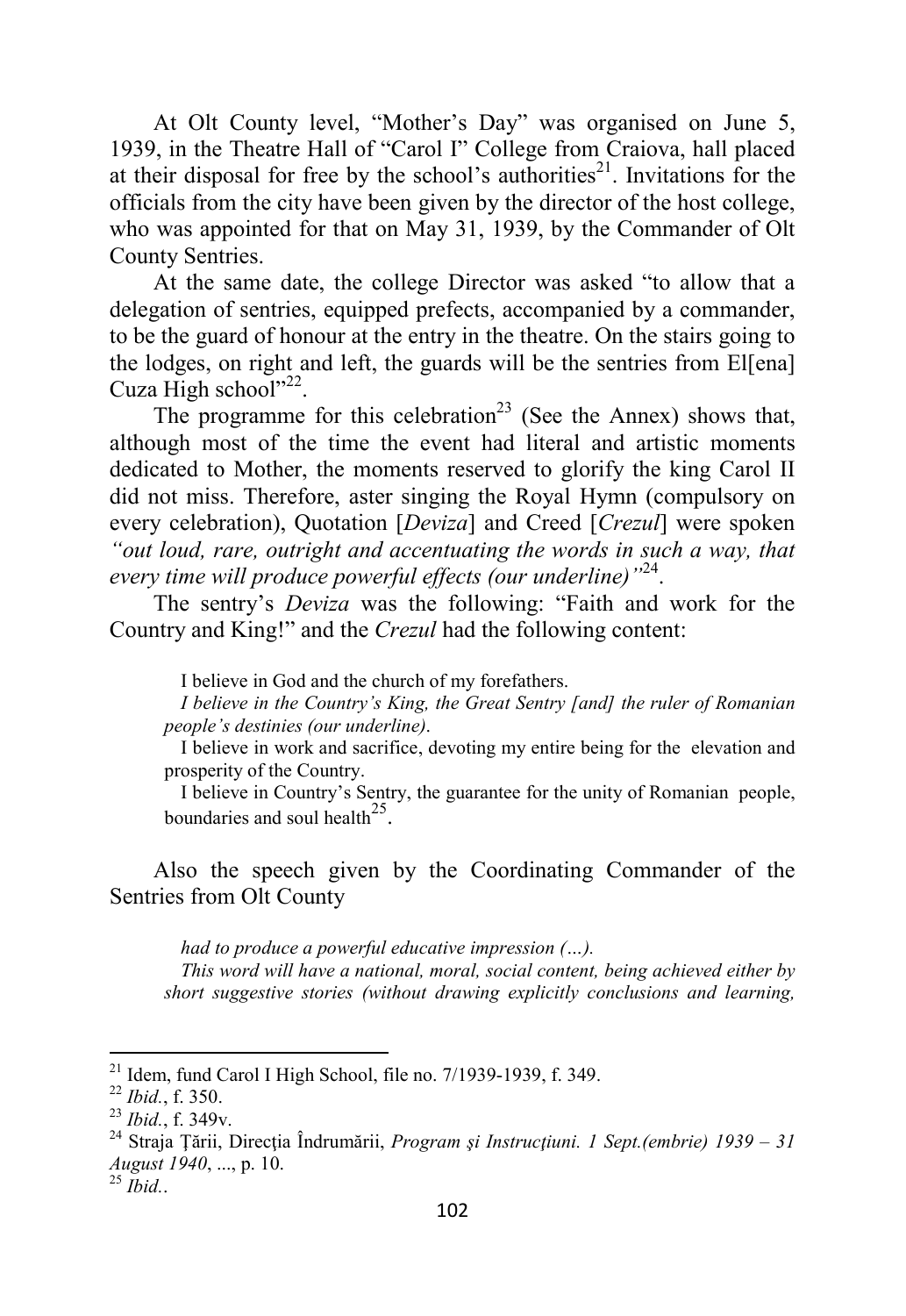*because these had to come implicitly from each), either by enthusiastic and raising exposures* (*our underline*) 26 .

Regarding the impact that the "Mother's Day" celebration had on women's ranks, it was not the one expected by the authorities, because, according to statistic data of those years, the demographic problem continued to  $\text{exist}^{27}$ . In the researched period, most of the women in rural areas had multiple duties: agriculture, housekeeping and family care. Many of them worked on the fields even while pregnant, sometime until the moment when they give birth to the child. In these conditions, can be said that given symbolic prices to a reduce number of mothers could only be a populist measure, not even close enough to solve, real and on long term, the demographic mater.

The "Mother's Day" represented a celebration that, beyond the declared purpose, to stimulate the increase of birth rate and prevent the infantile mortality, offered, through his ceremony, the propagation of King Carol II's image as architect of a new national solidarity.

### ANNEX

### MOTHER'S DAY JUNE 5, 1939

#### PROGRAME

*Report Royal Hymn Quotation* [*Deviza*] Creed [*Crezul*] *The speech of* Missis Coordinating Commander of Olt County *The speech of* Mister Royal Resident of Olt County *"Mama" [Mother]* – quire – Normal School's "Stol" *National Dances –* Girls Industrial High School's "Stol" *"Mama" [Mother]* – Carmen Sylva – recitation – School Application

l

*National Dances* – School of Housewifery "Stol"

<sup>26</sup> *Ibid.*, p. 11.

<sup>&</sup>lt;sup>27</sup> "Buletinul statistic al României" – official publication of the Central Statistic Institute, director: Dr. Sabin Manuilă, Bucureşti, 1938, 1939, 1940.